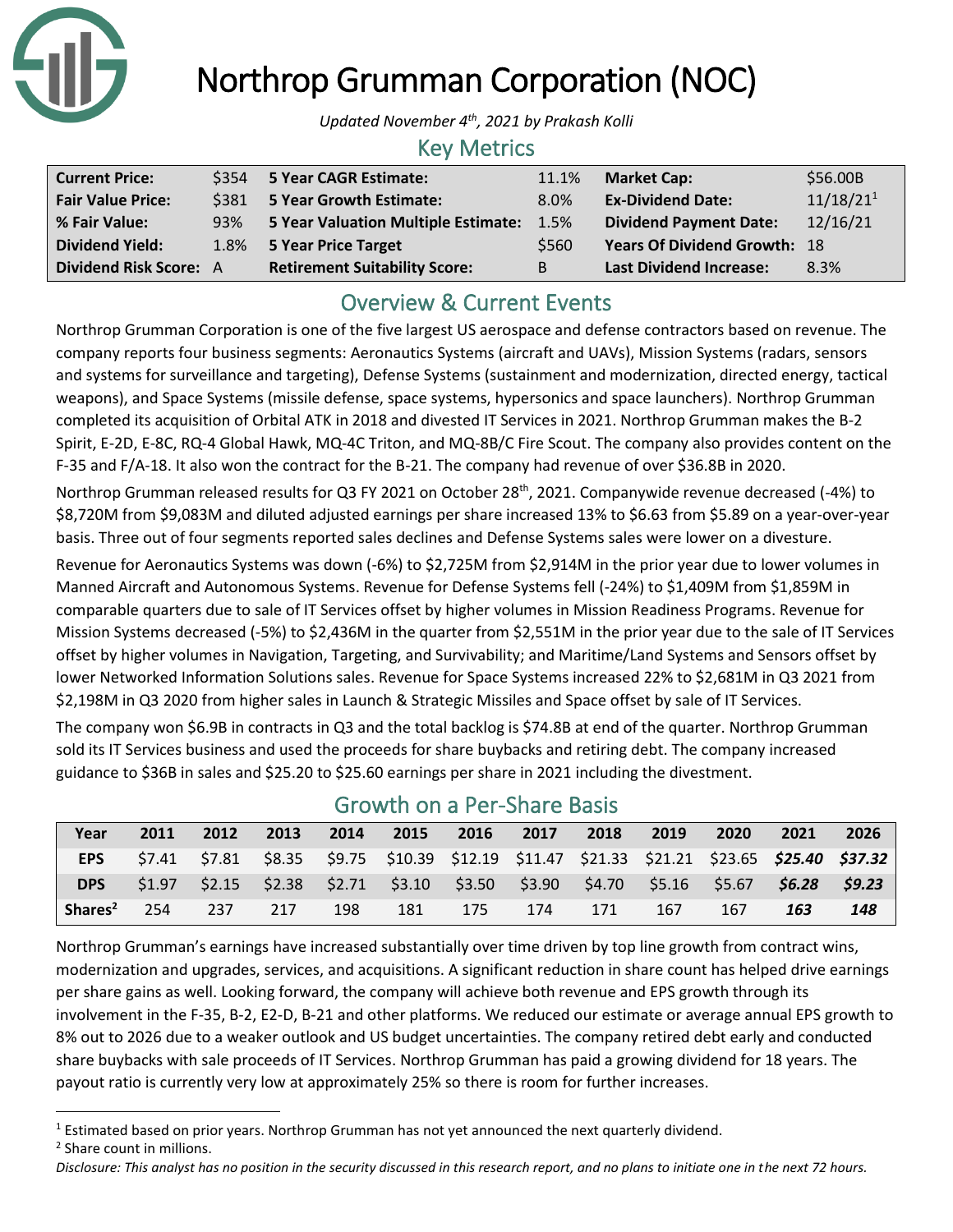

# Northrop Grumman Corporation (NOC)

#### Valuation Analysis

| Year                                                                    | 2011 | 2012 | 2013 | 2014 | 2015 | 2016 2017 2018 2019 |  | 2020 | <b>Now</b> | 2026    |
|-------------------------------------------------------------------------|------|------|------|------|------|---------------------|--|------|------------|---------|
| <b>Avg. P/E</b> 8.3 8.2 10.4 12.9 16.1 17.4 23.0 16.8 17.9 13.8 13.9    |      |      |      |      |      |                     |  |      |            | 15.0    |
| <b>Avg. Yld.</b> 3.2% 3.4% 2.7% 2.1% 1.9% 1.6% 1.5% 1.7% 1.7% 1.7% 1.8% |      |      |      |      |      |                     |  |      |            | $1.6\%$ |

Northrop Grumman's stock price is down since our last report. We have pegged our estimate at the mid-point of updated guidance. The stock trades below our fair value multiple of 15X, near the trailing 5-year average. Our current fair value is now \$381. Our current 5-year price target is now \$560.

## Safety, Quality, Competitive Advantage, & Recession Resiliency

| Year   |        | 2011 2012 2013 2014 2015 2016 2017 2018 2019 2020 2021 2026 |     |     |        |             |  |            |        |        |     |
|--------|--------|-------------------------------------------------------------|-----|-----|--------|-------------|--|------------|--------|--------|-----|
| Payout | $27\%$ | 28%                                                         | 29% | 28% | $30\%$ | 29% 34% 25% |  | $\sim$ 24% | $24\%$ | $25\%$ | 25% |

As a prime US defense contractor, Northrop Grumman has an entrenched position in many of its end markets. Of note are the B-2, B-21, E-2D, E-8C, Global Hawk and Triton platforms. Few companies have the technical expertise and classified workforce to build these platforms. In addition, these platforms have decades long life cycles and Northrop Grumman has the expertise and experience to perform sustainment and modernization. These characteristics lead to a good degree of recession resistance. However, the company does face risks in program cuts and changing administrations that could lead to revenue declines.

Debt increased due to the Orbital ATK acquisition, which the company is paying down. Long-term debt is now at \$12,774M offset by \$4,055M in cash and equivalents. Interest coverage is 7.6X and the leverage ratio is down to 1.6X.

# Final Thoughts & Recommendation

At present we are forecasting an 11.1% annualized total return through 2026. Northrop Grumman's stock price is down about 10% from its recent all-time high. However, Northrop Grumman continues to win contracts and grow on the strength of its product offerings. Hypersonics represents a growing market for Northrop Grumman. The dividend yield is low, but the dividend safety is high as illustrated by the low payout ratio and reasonable debt level. At the current price, we rate this high-quality stock a strong buy.



# Total Return Breakdown by Year

[Click here to rate and review this research report. Your feedback is important to us.](https://suredividend.typeform.com/to/pOfbkh)

*Disclosure: This analyst has no position in the security discussed in this research report, and no plans to initiate one in the next 72 hours.*

*Updated November 4th, 2021 by Prakash Kolli*